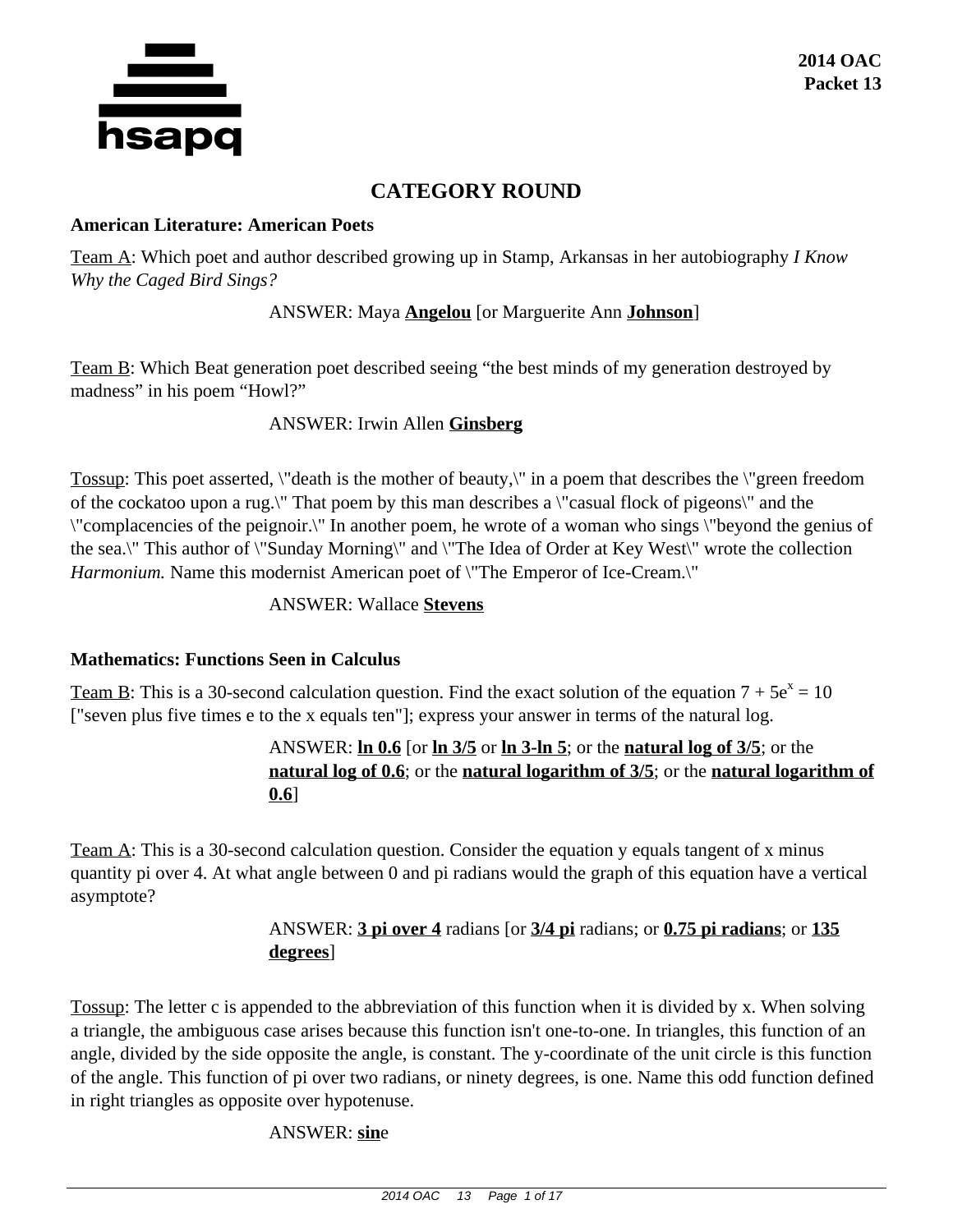## **World History: Battles of the Ancient World**

Team A: At what battle did a daring two-kilometer charge led by Miltiades lead to only 192 Athenian deaths, compared to over 6000 Persian casulaties?

## ANSWER: Battle of **Marathon**

Team B: Which 351 BCE battle took place after Alexander the Great besieged Tyre for seven months, leading to the defeat of Darius III's army and the downfall of the Persian Empire?

## ANSWER: Battle of **Gaugamela** [or Battle of **Arbela**]

Tossup: During this battle, a detachment of Phocians were surprised by the arrival of troops led by Hydarnes. Before this battle, a comment about the arrows of the other side led Dienekes to say that this battle would be fought in the shade. Ephialtes betrayed the losing side of this battle by showing the other side a flanking mountain path. Name this pyrrhic victory for the Persians in which their advance in Greece was delayed in a narrow pass by troops under the Spartan king Leonidas.

## ANSWER: Battle of **Thermopylae**

## **Fine Arts: Kinds of Pieces**

Team B: Mozart died before he could finish what kind of somber mass which commemorates the deceased?

## ANSWER: **requiem** mass

Team A: Handel's *Messiah* is an example of what kind of piece for choirs, soloists, and orchestra, which often deal with Biblical stories?

## ANSWER: **oratorio**s

Tossup: Edouard Lalo wrote one of these pieces in five movements for Pablo de Sarasate called the *Symphonie Espagnole*. A set of these compositions includes one that uses rapid pizzicato to depict freezing winds and another whose second movement depicts a barking dog. Those four pieces, collected in *The Contest Between Harmony and Invention*, make up Antonio Vivaldi's *Four Seasons*. Name these pieces for a solo string instrument playing against an orchestra.

ANSWER: **violin concertos** [or **violin concerti**; prompt on **concerto**]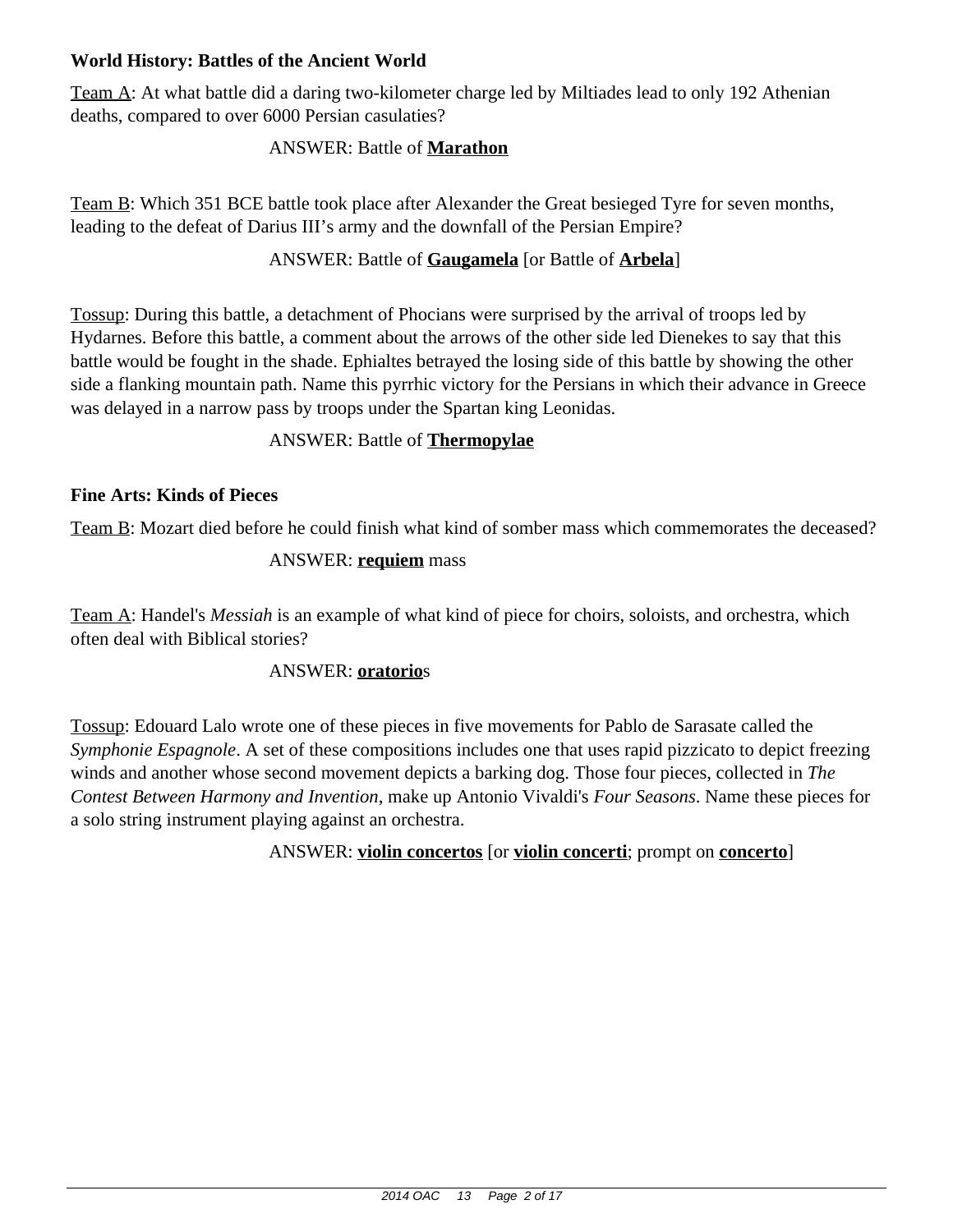## **Life Sciences: Genetics**

Team A: Give the term for a group of nucleotides which signifies an amino acid or the start and endpoints of transcription.

#### ANSWER: **codon**

Team B: Give the term for a group of genes under the control of a promoter, which includes the trp (TRIP) and lac (LACK) ones.

#### ANSWER: **operons**

Tossup: Elongation factors such as EF-Tu transport molecules to this location. GTP is hydrolyzed when molecules move through this structure's A, P, and E sites. In eukaryotes, these structures are made up of subunits that are 40S and 60S in size. The RNA portion of these structures is synthesized in the nucleolus. Molecules including aminoacyl(uh-MEE-noh-EY-sil)-tRNA and mRNA are brought to this organelle to start translation. Name these organelles, the site of protein synthesis.

#### ANSWER: **ribosome**s

## **World Literature: Shakesperean Characters**

Team B: Which Shakesperean title character murders King Duncan and is killed by Macduff?

## ANSWER: **Macbeth**

Team A: Which title character of a Shakespeare play delivers a speech on St. Crispin's Day asking his men to go "once more into the breach" at the Battle of Agincourt?

## ANSWER: **Henry V** [prompt on **Henry**]

Tossup: As this character dies, he says farewell to his servant Strato before telling a dead man that "I killed not thee with half so good a will." During a funeral oration, another character continually, if sarcastically, says that this person is an "honorable man." After this man's wife Portia kills herself, he sees a ghost telling him "thou shalt see me at Philippi." He is proclaimed "the noblest Roman of them all" by Mark Antony. Name this man who conspires with Cassius to assassinate the title character in *Julius Caesar.*

## ANSWER: Marcus Junius **Brutus**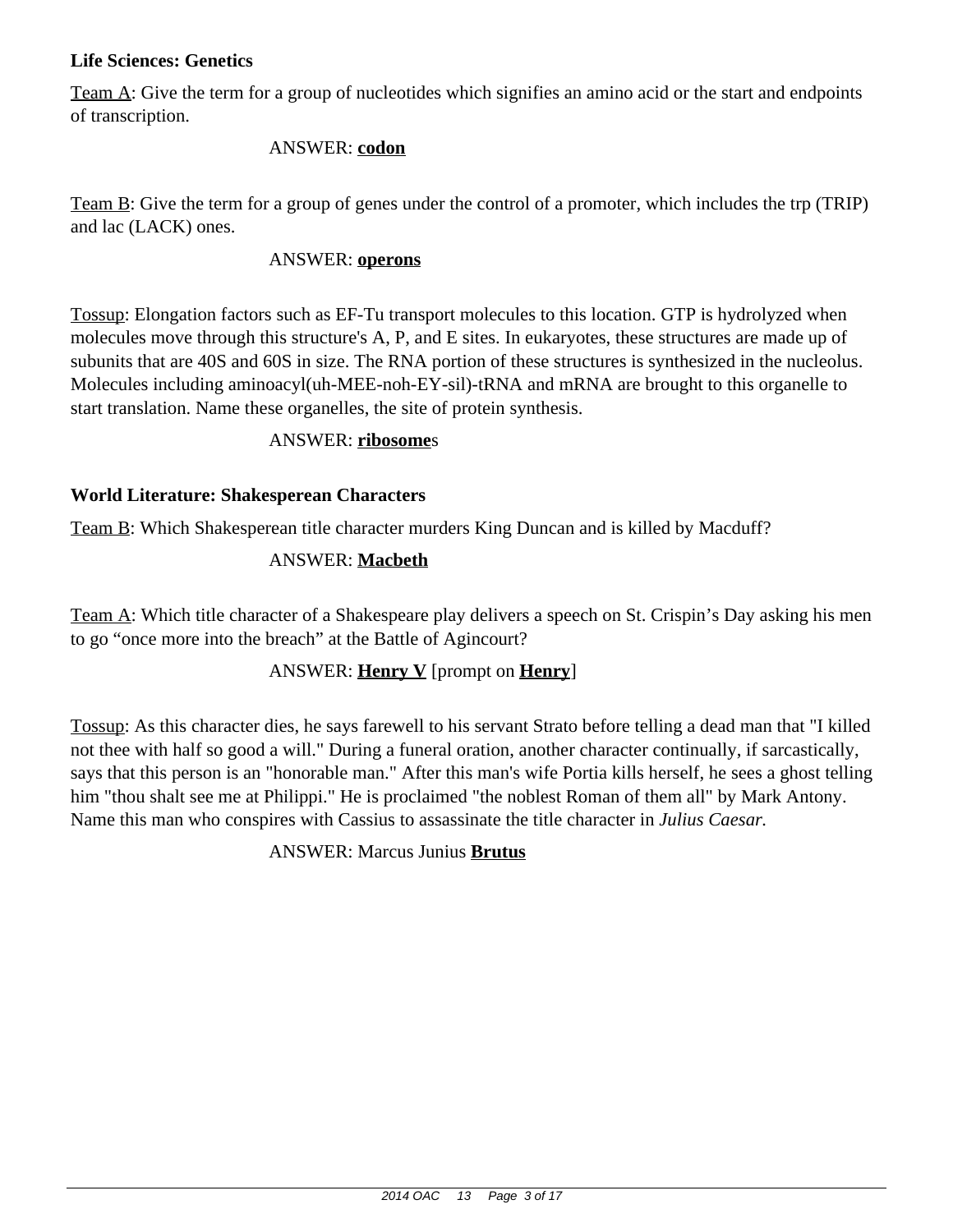## **US Government/Economics: Models**

Team A: The Hecksher-Ohlin model considers what general economic activity?

## ANSWER: free **trade**

Team B: John Hicks invented what model representing the relationship between interest rates and output according to Keynesian theory?

## ANSWER: **IS-LM** model

Tossup: A "leadership model" of this situation, differing from earlier one-stage game models of it, was created by Heinrich von Stackelberg. The earliest-known conception of a Nash equilibrium was formulated in a model of this situation created by Augustin Cournot, in which firms choose a quantity to produce simultaneously. The simplest example of this situation is a duopoly, and this market structure is the one most favorable for collusion. Name these markets in which a small, non-unitary group of firms set the price.

## ANSWER: **oligopoly** [or **duopoly** before it is read]

## **Physical Sciences: Chemical Processes**

Team B: What process converts ammonia into nitric acid?

## ANSWER: **Ostwald** process

Team A: What electrochemical process covers iron or steel with a zinc coating?

ANSWER: **galvanization** [or word forms; prompt on "electroplating"]

Tossup: This compound is a byproduct in the production of the soda ash in the LeBlanc process, which is subsequently removed through the Deacon process. Ethylene and this compound are reacted to form the monomer in PVC. An older name for this compound is muriatic acid. A solution of this compound and nitric acid can dissolve gold and platinum. Gastrin stimulates this compound's secretion in the body. Identify this acid found naturally in the stomach that has formula H Cl.

> ANSWER: **hydrochloric** acid [or **H Cl** until it is read; or **muriatic acid** until is read]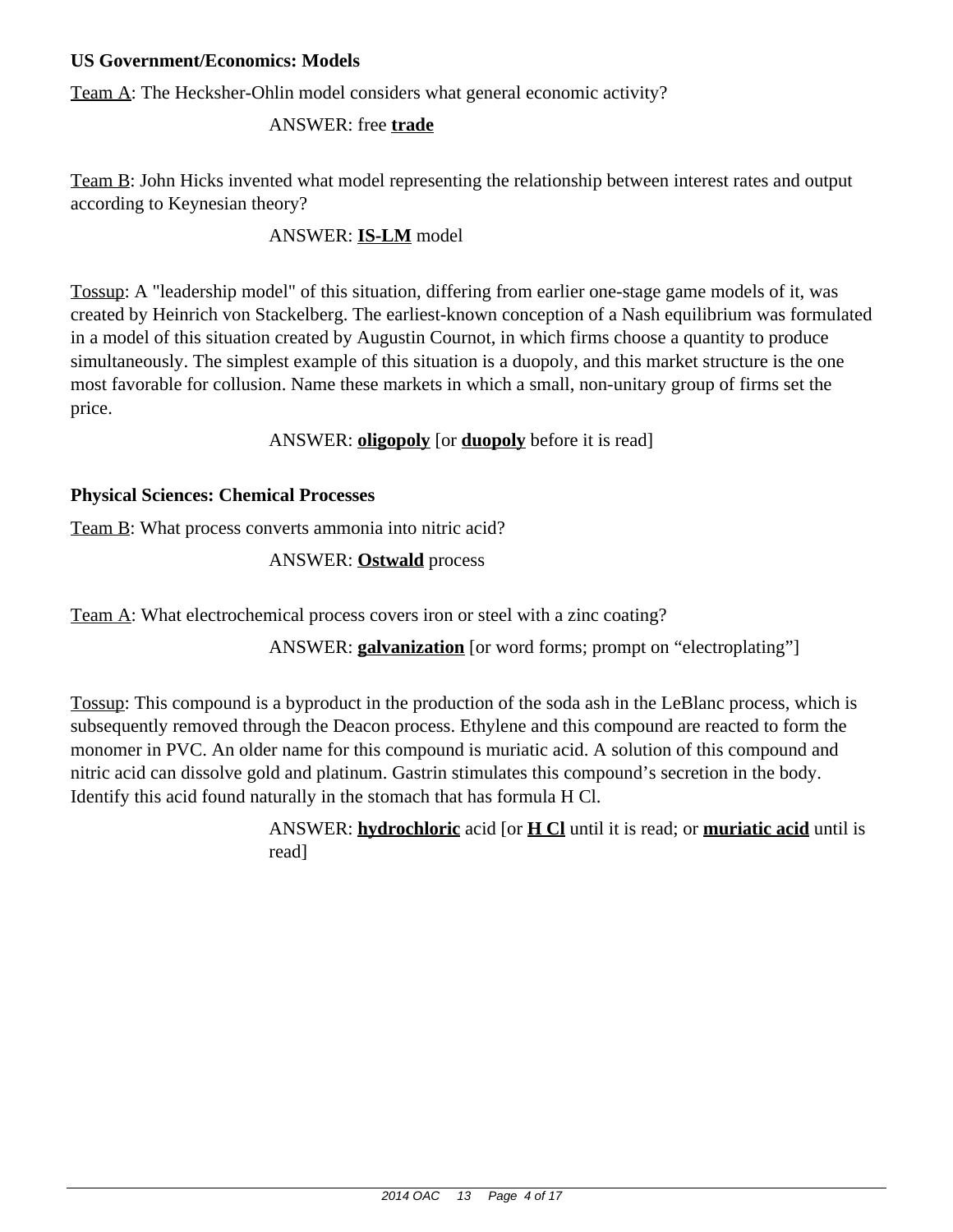## **World Geography: In the Air**

Team A: What city's main airport at Kai Tak was replaced by a new typhoon-proof facility on the island of Chek Lap Kok in 1998?

## ANSWER: **Hong Kong**

Team B: Frontier and Great Lakes airlines have their hub at what airport, the physically largest in the U.S., which has attracted conspiracy theories over the design of its Jeppesen Terminal?

#### ANSWER: **Denver** International Airport

Tossup: This city's Augarten park contains two half-finished anti-aircraft towers too solid to be safely demolished. For many years, the world's tallest Ferris wheel was in the park called the Prater in its district of Leopoldstadt. When this city's second through ninth districts were added, the old city walls were replaced by the road called the Ringstrasse. The Schönbrunn Palace was the summer residence for this city's Habsburg monarchs. Name this capital of Austria.

ANSWER: **Vienna**, Austria [or **Wien**, Österreich]

## **American History: Battles**

Team B: What 1944 operation was the largest airborne operation in history to that point and was a failed Allied attempt at crossing the Rhine?

## ANSWER: Operation **Market Garden**

Team A: What 1942 operation was a joint British-American invasion of occupied North Africa?

## ANSWER: Operation **Torch**

Tossup: A song about this war begins with a wife noting "Reuben, Reuben, I've been thinking" before the response "how ya gonna keep 'em down on the farm?" A protest song about this war was called "I Didn't Raise My Boy to Be a Soldier." A George M. Cohan song about it begins with the lyric "Johnny, get your gun" and has a chorus noting "that the Yanks are coming." American forces in this war also sang "It's a Long Way to Tipperary." Name this war during which the song "Over There" was written in 1917.

## ANSWER: **World War I** [or the **First World War**; or the **Great War**]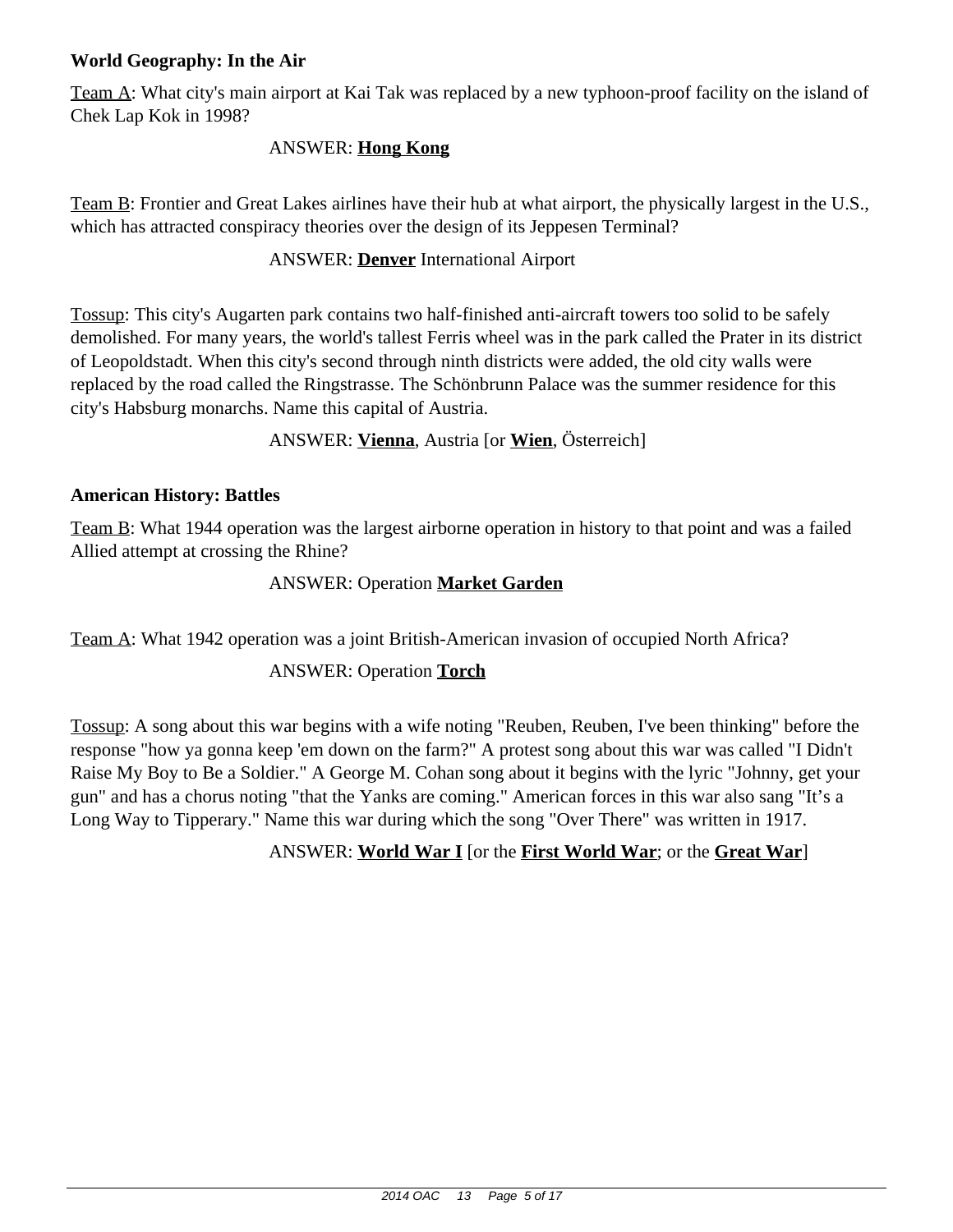1. Scorpions are members of what phylum of invertebrates with exoskeletons?

2. Hot Springs National Park is in what state?

3. What Cuban author of *The Palace of the White Skunks* and *Farewell to the Sea* had his writing suppressed by Castro over his homosexuality, an experience recounted in his memoir *Before Night Falls?*

- 4. What Mauryan Emperor converted to Buddhism after conquering Kalinga?
- 5. What pattern formed from diamonds derived originally from Scottish kilts and is now frequently used on socks?
- 6. What Greek goddess was known as Minerva to the Romans?
- 7. What animal is the mascot of UC Irvine and has similar characteristics to the aardvark?
- 8. What word refers to recognized configurations of stars which are not official constellations?
- 9. What member of the genus Bacillus was used as a bioweapon sent in letters in a series of 2001 attacks?
- 10. What capital of Kazakhstan is the site of the Bayterek tower?
- 11. What area was intersected by the nave in medieval cathedrals?
- 12. What literary term refers to the granting of human traits to animals or objects?
- 13. What symbol is used to denote a correction to previous text?
- 14. What device is used to measure electrical current?
- 15. **(MULTI-WORD ANSWER)** History professor Lyman Ward is the protagonist of what novel by Wallace Stegner?
- 16. What three-letter designation is used to refer to the disease colloquially known as "Lou Gehrig's disease"?

- 18. JFK had what disease characterized by insufficient adrenal gland activity?
- 19. What quantity from physics measures the height of a wave's peaks?
- 20. **(TWO WORD ANSWER)** What policy aims to give privileged treatment to minority groups suffering from discrimination?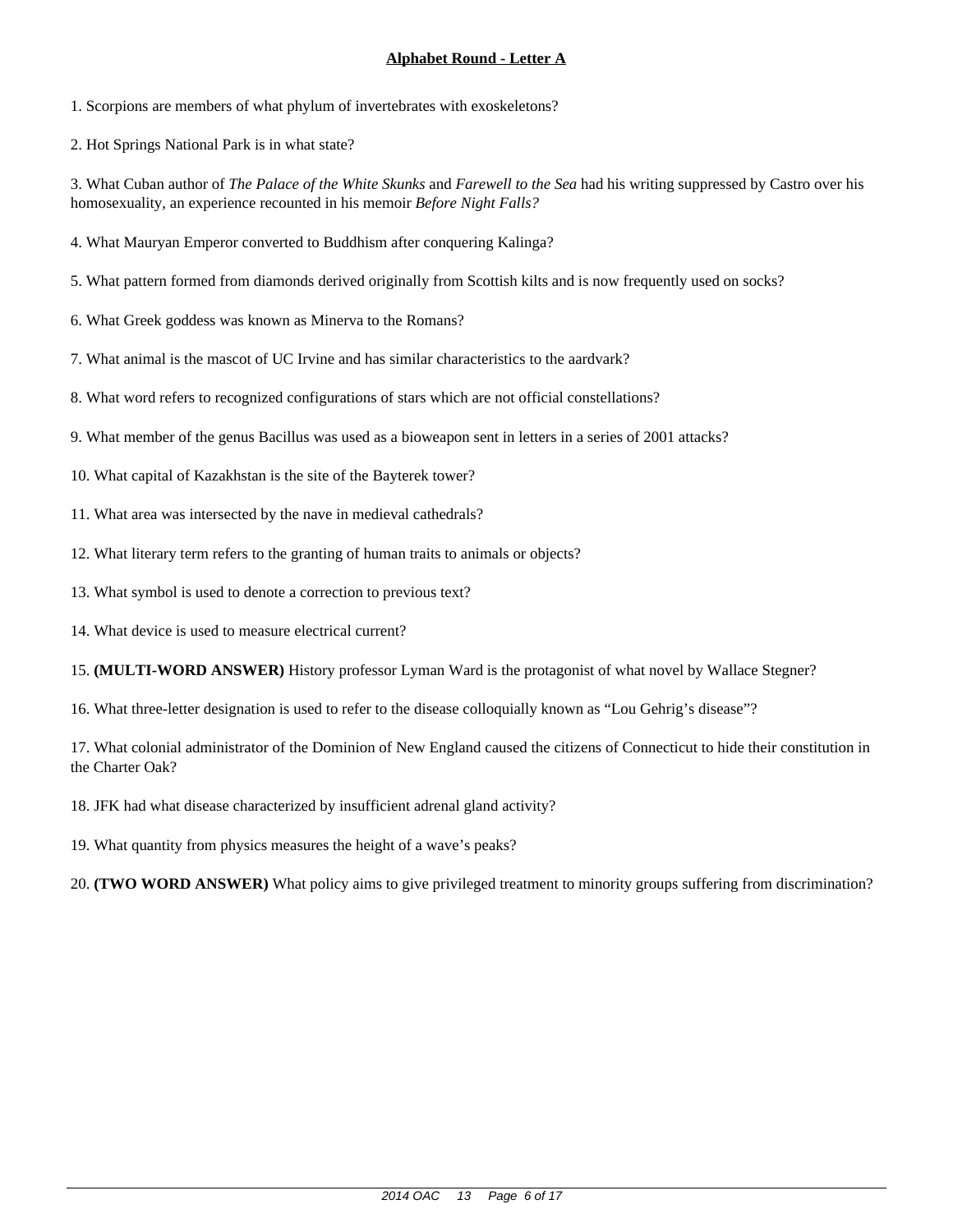- 1. **arthropod**s
- 2. **Arkansas**
- 3. Reinaldo **Arenas**
- 4. **Ashoka**
- 5. **argyle**
- 6. **Athena**
- 7. **anteater**s
- 8. **asterism**s
- 9. **anthrax**
- 10. **Astana**
- 11. **apse**
- 12. **anthropomorphism**
- 13. **asterisk**
- 14. **ammeter**
- 15. *Angle of Repose*
- 16. **ALS**
- 17. Edmund **Andros**
- 18. **Addison's** disease
- 19. **amplitude**
- 20. **affirmative action**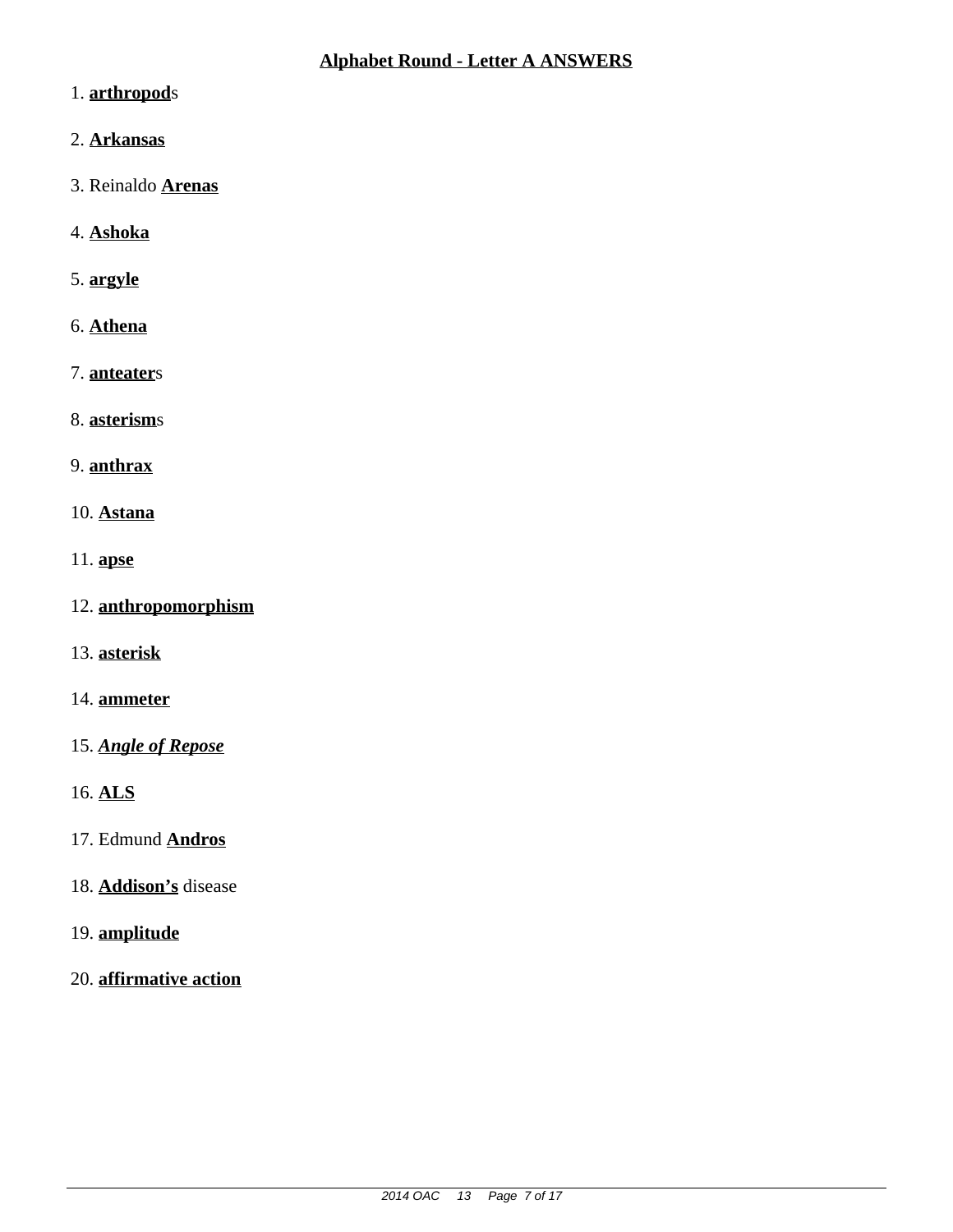# **FINAL ROUND**

1. Invariants named for these constructs are true after every time they are executed. A type of them whose name is prefixed with "do" checks the termination condition at the end, rather than the beginning. One can go to the beginning of one of them with the "continue" command, or leave one entirely with the "break" command. These constructs come in "while" and "for" types. Name these repeating pieces of code, an "infinite" one of which will cause a program to run forever.

ANSWER: **loop**s [or specific answers, such as **for loop**s or **while loop**s]

2. According to one story, this hero performed a katabasis (KAH-tuh-BAH-sis) by being eaten and regurgitated by a dragon. In another story, this hero attacked Iolcus (ee-OL-kus) with Peleus after his cousins were tricked into boiling his uncle, thinking that it would make him younger. This hero successfully yoked two fire-breathing bulls, and he lost a sandal while helping a disguised Hera cross a river. Name this husband of Medea who led the Argonauts in their quest for the Golden Fleece. ANSWER: **Jason**

227-14-103-13102

132-14-103-13101

3. On a trip to Spain, this artist painted a teenage musician working in the band of the Imperial Guard in his *The Fifer.* In one painting, this man depicted a bowl of oranges next to a blonde serving alcohol. This painter used Victorine Meurent as the model for a nude woman eating next to two clothed men in his *Luncheon on the Grass.* This man invited controversy for his painting of a lounging prostitute staring defiantly at the viewer. Name this Impressionist painter of *Olympia.* ANSWER: Edouard **Manet** [do not accept "Monet"]

186-14-103-13103

4. This country lost a war that started after two years of joint rule over Schleswig-Holstein. This country that lost the Seven Weeks' War was ruled for nearly seventy years by Franz Joseph. A minister from this country organized a meeting attended by Castlereagh and Talleyrand. In 1867, this country became part of a dual monarchy with its eastern neighbor, Hungary. Name this European country served by Klemens von Metternich, who used its capital to host the Congress of Vienna. ANSWER: Republic of **Austria** [or Republik **Oesterreich**]

023-14-103-13104

5. In a book by this author, the title character fights against Gamzat and Shamil. This author wrote a novel whose protagonist likes to rest his feet on Gerasim's shoulders. In another of his works, a character cries out when Frou-Frou falls during a horse race. This author of *Hadji Murad* and *The Death of Ivan Ilyich* wrote a novel in which Levin marries Kitty, and the title character kills herself by jumping under a train. Name this Russian author of *Anna Karenina*.

ANSWER: Leo **Tolstoy** [or Lev Nikolayevich **Tolstoy**]

232-14-103-13105

6. This river contains a seventy-five-mile stretch of rough rapids dubbed "The Gates of Hell." The central portion of this river's basin is known as the "cuvette" and contains the second-largest rainforest in the world. This river splits off at a point, creating a lake-like area now known as the Malebo Pool. The Lualaba is this river's largest tributary. The cities of Kinshasa and Brazzaville lie on the banks of this river, which lends its name to the countries both of those cities are located in. Name this major river of central Africa, the second longest on the continent.

ANSWER: **Congo** River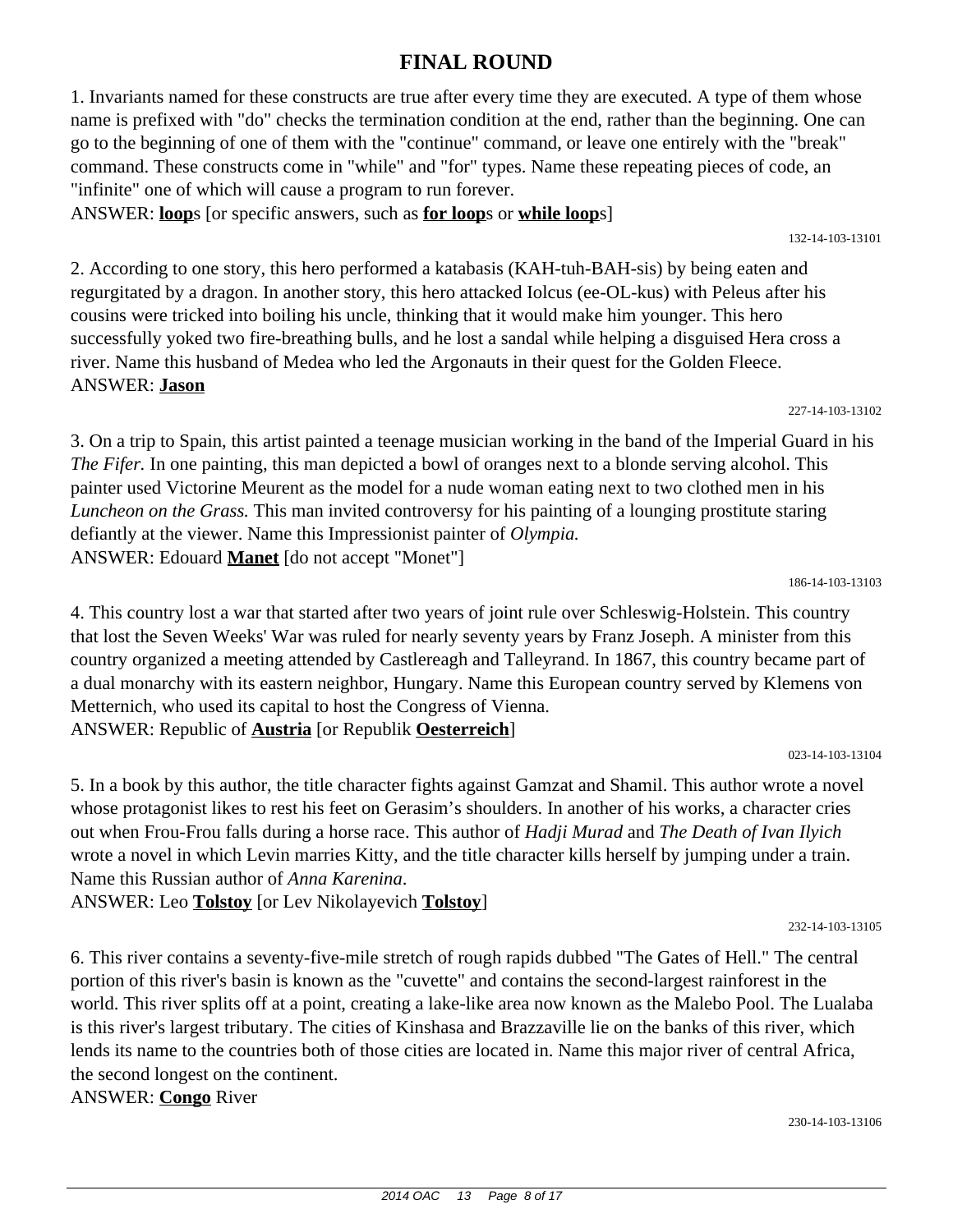author of this type of book was the Chief Secretary to the Admiralty under Charles II. Samuel Pepys (Peeps) wrote one of these in the 1600's, describing things like the Great Fire of London. After World War II, Otto Frank edited his daughter's type of this book describing life hiding from the Nazis. Name this literary genre in which the author writes about his or her daily activities. ANSWER: **diary** [or **journal**] 052-14-103-13107

7. This type of literature was addressed to "Miss Nobody" and was written by Frances Burney. A famous

8. This event was ended prematurely when Christina Maslach, who later married its organizer, objected to what was going on. Conducted in the basement of Jordan Hall, this event featured a man emulating a character from the film *Cool Hand Luke,* earning him the inaccurate nickname "John Wayne." Of the twenty-four participants, twelve were named guards and quickly began physically abusing the others. Name this 1971 Philip Zimbardo experiment testing the abuse of power, which took place at a California university.

# ANSWER: **Stanford prison** experiment

052-14-103-13108

9. Lorenzetto sculpted the Madonna del Sasso above this man's tomb in the Pantheon in Rome. Two bored-looking cherubim appear at the bottom of his altarpiece in Piacenza (pee-uh-CHEN-zuh), the *Sistine Madonna.* His painting of the *Disputation of the Holy Sacrament* hangs directly across from his most famous fresco, which depicts Plato and Aristotle walking down a staircase, surrounded by other intellectuals. Name this Renaissance painter of *The School of Athens.* ANSWER: **Raphael** [or **Raffaelo** Sanzio de Urbino; or **Santi**]

190-14-103-13109

10. In this work, Steelkit leads a mutiny aboard the *Town-Ho*. Fedallah the Parsee interprets a dream in this work in which he predicts that only hemp will kill one of the characters. One character in this work prays to the "little black god" named Yojo and that character saves Tashtego. Starbuck is the chief mate in this work that also sees the death of Queequeg. Name this novel in which Ishmael sails with Captain Ahab aboard the *Pequod* in a search for a great whale, a work by Herman Melville. ANSWER: *Moby Dick*

030-14-103-13110

11. This instrument was used in jazz by Stephane Grapelli and Stuff Smith. Gustav Holst wrote a double concerto for this instrument for Jelly d'Aranyi and her sister Adila Fachiri. In the nineteenth century, leading players of this instrument included Johannes Brahms's collaboator Joseph Joachim and the virtuoso Niccolo Paganini. Name this instrument which Yehudi Menuhin and Itzhak Perlman also play using a shoulder rest and a bow, which is higher pitched than the cello and viola. ANSWER: **violin**

019-14-103-13111

12. This document mandated that all foreign relations be conducted under the "Model Treaty," a template for bilateral agreements that focused on free trade and defined lists of contraband. This document created an executive body called the Committee of the States, and the government organized under it passed the Northwest Ordinance. The 1787 Shays Rebellion highlighted the weakness in this document. Name this ineffectual early U.S. governing charter that was abolished in the Constitutional Convention. ANSWER: **Articles of Confederation** and Perpetual Union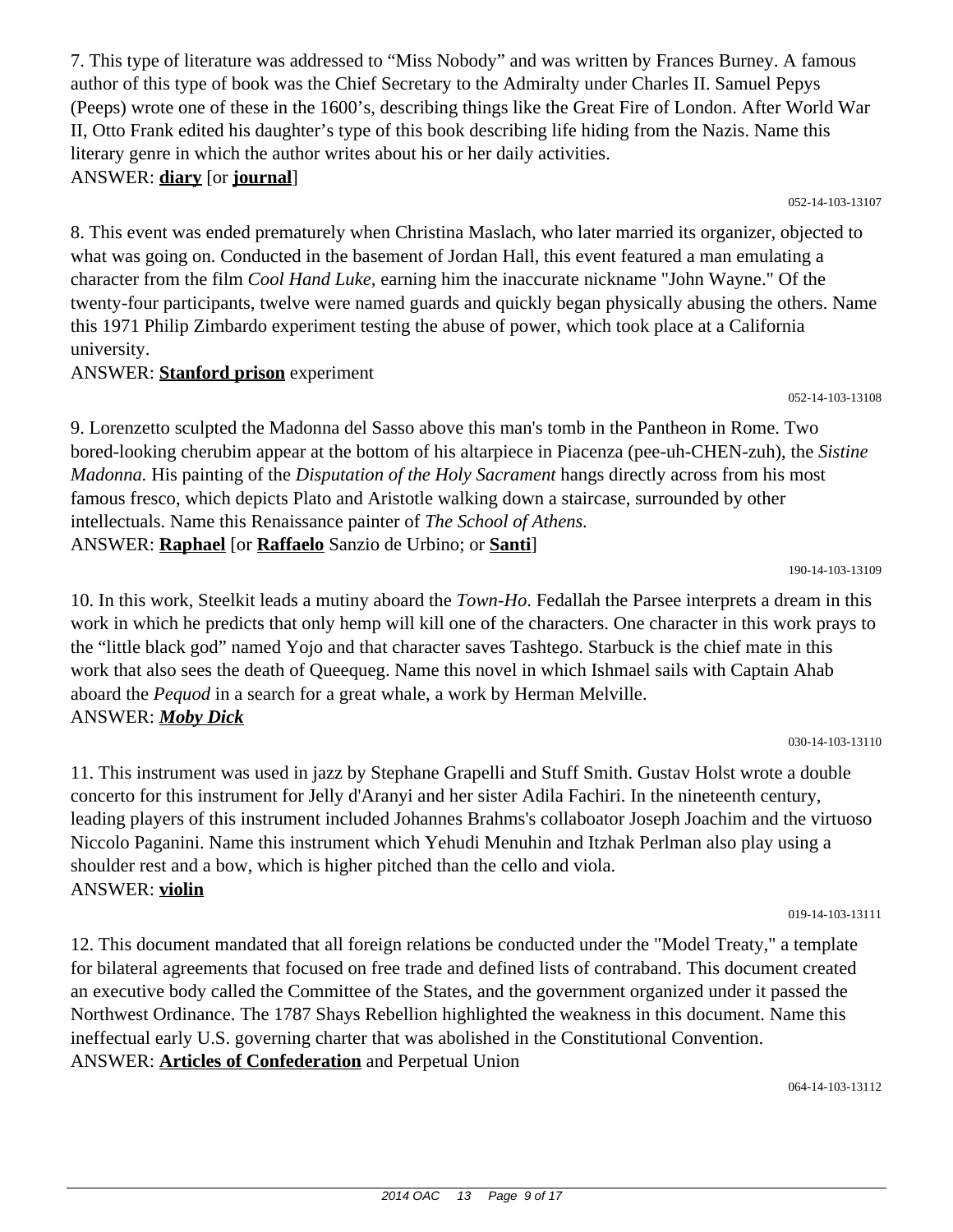13. During his Eastern Journey, this man survived an assassination attempt in the Otsu Incident. This man secretly supported a wave of pogroms in his country, and in his diary this man declared the "Bloody Sunday" massacre to be a "Bad Day!" This monarch refused to accept defeat in a 1905 war with Japan until his Baltic fleet was annihilated after going around the world. Name this final czar of the Romanov dynasty who was executed with his family in 1917.

ANSWER: **Nicholas II** Romanov [prompt on **Nicholas**]

002-14-103-13113

14. A king of this name died from food poisoning after eating an excess of lampreys. An emperor of this name was forced to abdicate in 1105. A 1587 namesake war was fought between three men of this name, and a French king of this name enacted the Edict of Nantes. Another person with this name was the first monarch of the Tudor dynasty. Give this name shared by many European rulers, including an English king with six wives.

## ANSWER: **Henry**

145-14-103-13114

15. Unusually, singlet oxygen and both hydrogen and hydroxyl radicals form during this type of reaction. Enthalpies of reaction are usually calculated by using substance-specific enthalpies of formation or enthalpies of this process. The Otto and Diesel cycles extract work from the enthalpy of this type of reaction. Carbon monoxide is generated in the incomplete form of this reaction, which occurs at low external oxygen concentrations. Name this exothermic reaction in which hydrocarbons produce water and carbon dioxide by burning.

ANSWER: **combustion** [or word forms; prompt on **burn**ing until it is read]

190-14-103-13115

16. This construction is generally used only in formal or written French, and is replaced by liberal use of "c'est" (SEH) or "ce" (SUH) to start sentences in most speech. This construction involves the preposition "par" when there is a specific action expressed, or "de" when a more general state of being is involved. This construction is formed by conjugating the verb "être" (ATE-ruh) with the past participle, which agrees in gender and number with the subject. Identify this French verb voice which is used to express actions done to the subject by an agent.

ANSWER: French **passive** voice [or la voix **passive**]

17. Part of this man's philosophy focused on the absolute spirit gaining self awareness through thought, nature, and finite spirits. Bruno Bauer and Ludwig Feuerbach were some of the so-called "young" philosophers who examined this man's writings. Identify this German philosopher who described a thesis, antithesis, and synthesis as part of his dialectic system and who wrote *The Philosophy of Right* and *Phenomenology of the Mind*.

ANSWER: Georg Wilhelm Friedrich **Hegel**

18. At the end of this play, two characters attempt to hang themselves by taking off one of their belts, only for its owner's pants to fall off. It ends with the stage direction "They do not move," which follows the line "Yes, let's go." In this play, Pozzo appears twice carrying Lucky around on a rope. It mostly consists of the discourse between two tramps who call each other Didi and Gogo, Vladimir and Estragon. Name this absurdist play by Samuel Beckett in which the title character fails to make an appearance. ANSWER: *Waiting for Godot* [or *En Attendant Godot*]

080-14-103-13118

030-14-103-13117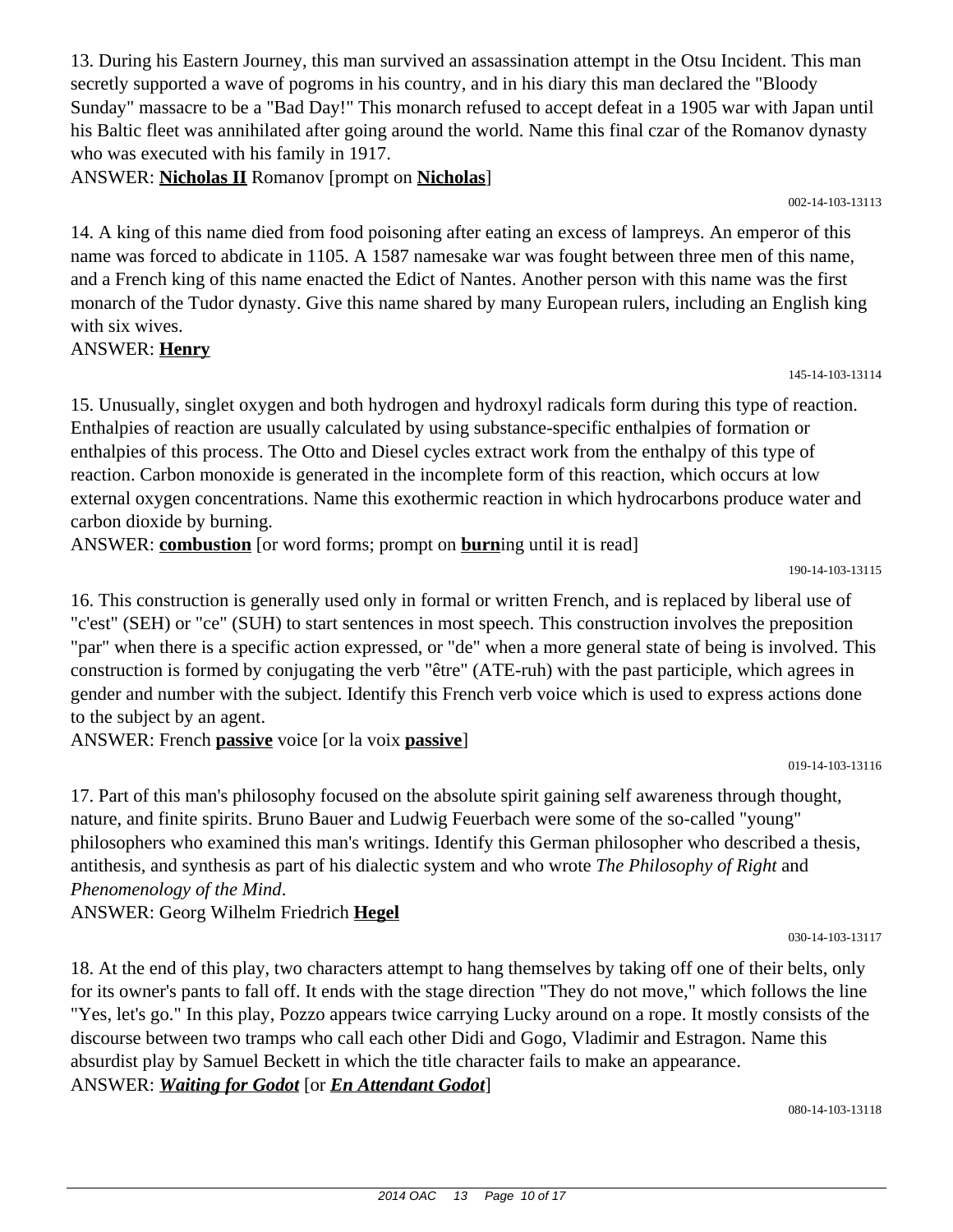19. In a "differential" setup named for these objects, two of them exert opposite and unequal torques on a third. The acceleration in another system with one of these objects at its apex is proportional to the difference of two masses divided by their sum. Their mechanical advantage increases as more of them are used at once. An idealized Atwood machine contains two weights, a string, and a massless one of these objects, which are used in a block and tackle to lift objects. Name this simple machine that consists of a wheel with a rope over it.

#### ANSWER: **pulley**

#### 132-14-103-13119

20. This compound inhibits prolactin secretion when it is released from the tubero-infun-dibular pathway. The enzyme tyrosine hydroxylase plays a key role in this neurotransmitter's synthesis. The mesolimbic and mesocortical pathways of the brain both use this neurotransmitter. Depletion of this neurotransmitter in the substantia nigra (NYE-gruh) leads to a disease characterized by shaking and other issues with movement. Identify this neurotransmitter whose deficiency is a cause of Parkinson's disease. ANSWER: **dopamine**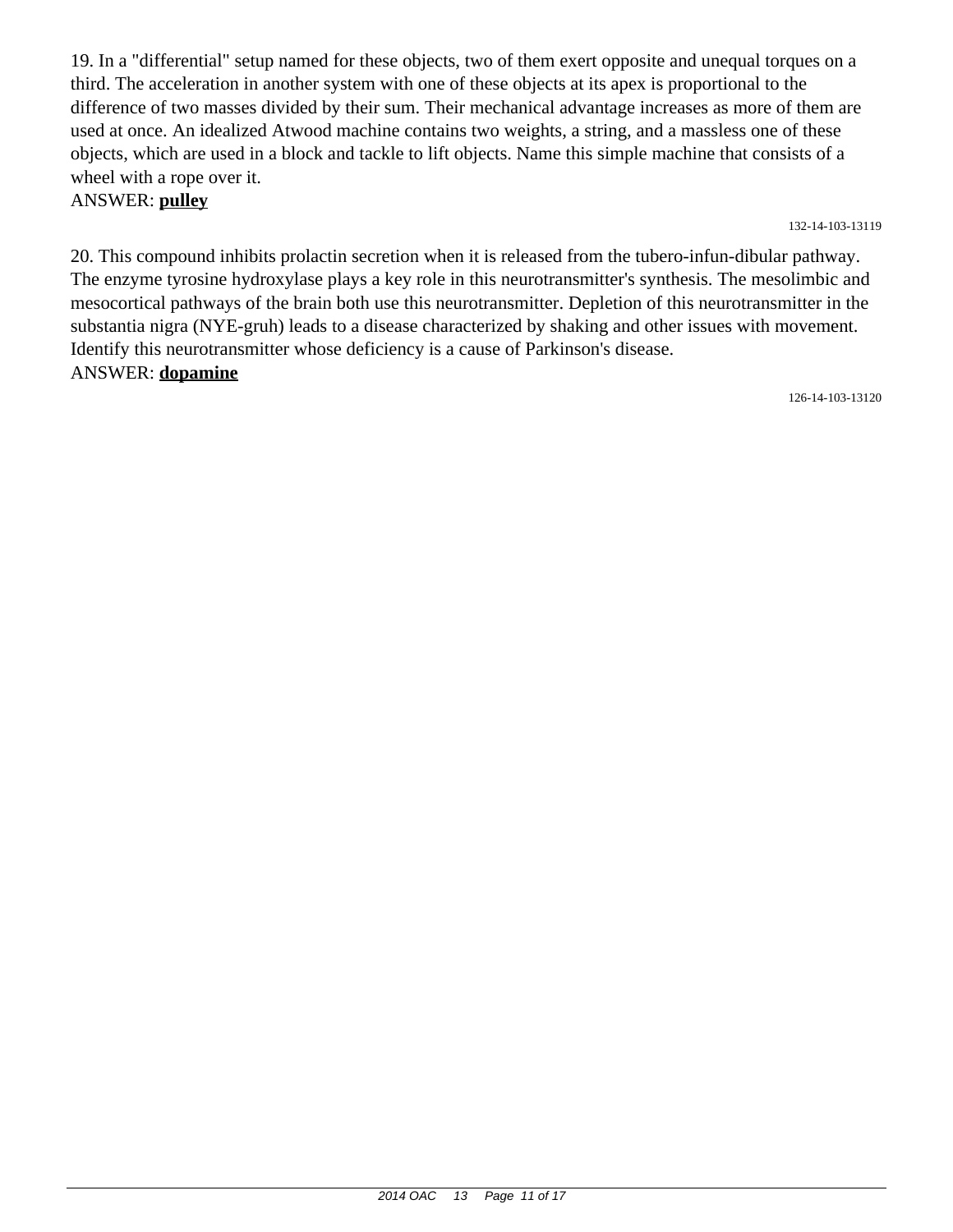1. Scorpions are members of what phylum of invertebrates with exoskeletons?

2. Hot Springs National Park is in what state?

3. What Cuban author of *The Palace of the White Skunks* and *Farewell to the Sea* had his writing suppressed by Castro over his homosexuality, an experience recounted in his memoir *Before Night Falls?*

- 4. What Mauryan Emperor converted to Buddhism after conquering Kalinga?
- 5. What pattern formed from diamonds derived originally from Scottish kilts and is now frequently used on socks?
- 6. What Greek goddess was known as Minerva to the Romans?
- 7. What animal is the mascot of UC Irvine and has similar characteristics to the aardvark?
- 8. What word refers to recognized configurations of stars which are not official constellations?
- 9. What member of the genus Bacillus was used as a bioweapon sent in letters in a series of 2001 attacks?
- 10. What capital of Kazakhstan is the site of the Bayterek tower?
- 11. What area was intersected by the nave in medieval cathedrals?
- 12. What literary term refers to the granting of human traits to animals or objects?
- 13. What symbol is used to denote a correction to previous text?
- 14. What device is used to measure electrical current?
- 15. **(MULTI-WORD ANSWER)** History professor Lyman Ward is the protagonist of what novel by Wallace Stegner?
- 16. What three-letter designation is used to refer to the disease colloquially known as "Lou Gehrig's disease"?

- 18. JFK had what disease characterized by insufficient adrenal gland activity?
- 19. What quantity from physics measures the height of a wave's peaks?
- 20. **(TWO WORD ANSWER)** What policy aims to give privileged treatment to minority groups suffering from discrimination?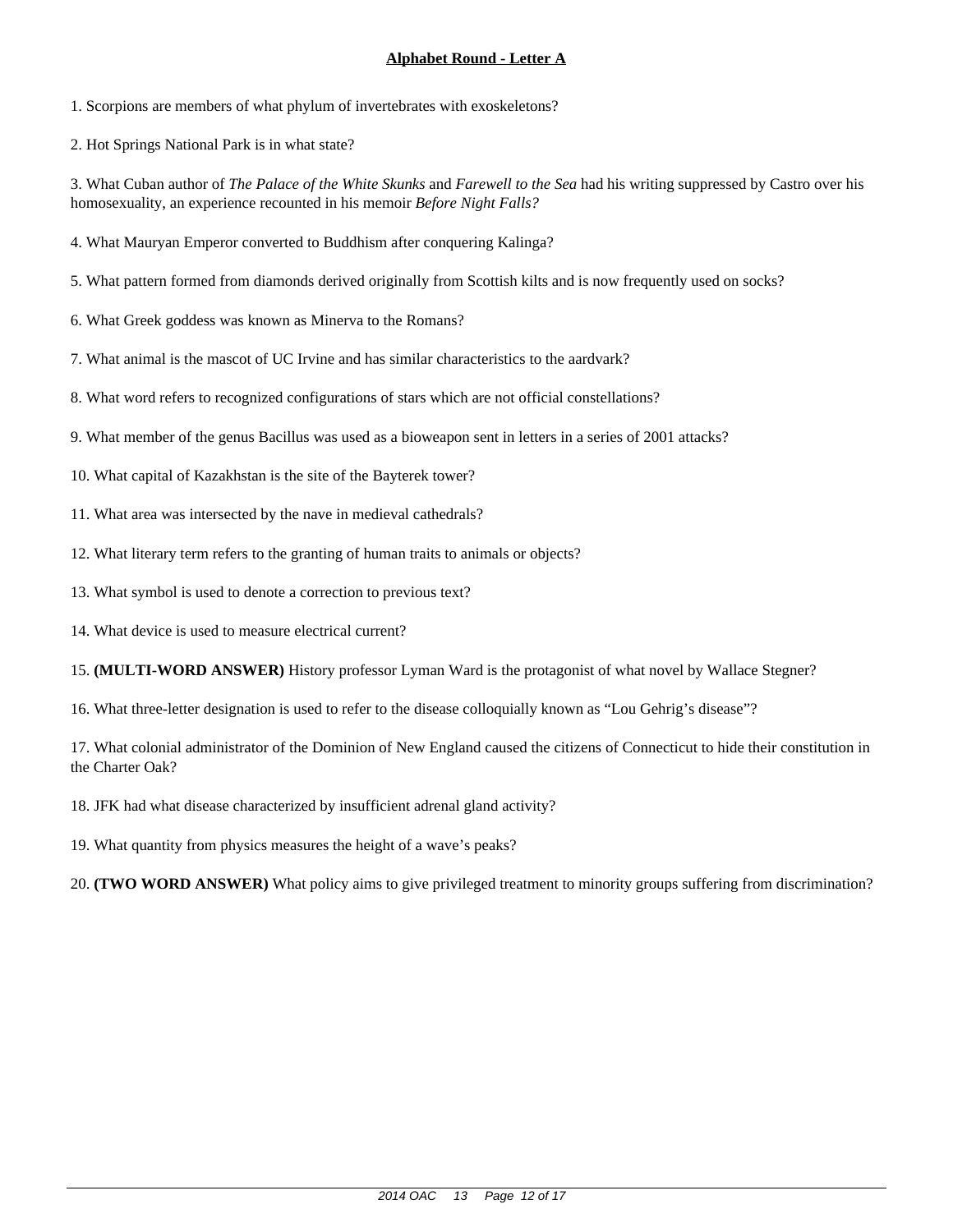1. Scorpions are members of what phylum of invertebrates with exoskeletons?

2. Hot Springs National Park is in what state?

3. What Cuban author of *The Palace of the White Skunks* and *Farewell to the Sea* had his writing suppressed by Castro over his homosexuality, an experience recounted in his memoir *Before Night Falls?*

- 4. What Mauryan Emperor converted to Buddhism after conquering Kalinga?
- 5. What pattern formed from diamonds derived originally from Scottish kilts and is now frequently used on socks?
- 6. What Greek goddess was known as Minerva to the Romans?
- 7. What animal is the mascot of UC Irvine and has similar characteristics to the aardvark?
- 8. What word refers to recognized configurations of stars which are not official constellations?
- 9. What member of the genus Bacillus was used as a bioweapon sent in letters in a series of 2001 attacks?
- 10. What capital of Kazakhstan is the site of the Bayterek tower?
- 11. What area was intersected by the nave in medieval cathedrals?
- 12. What literary term refers to the granting of human traits to animals or objects?
- 13. What symbol is used to denote a correction to previous text?
- 14. What device is used to measure electrical current?
- 15. **(MULTI-WORD ANSWER)** History professor Lyman Ward is the protagonist of what novel by Wallace Stegner?
- 16. What three-letter designation is used to refer to the disease colloquially known as "Lou Gehrig's disease"?

- 18. JFK had what disease characterized by insufficient adrenal gland activity?
- 19. What quantity from physics measures the height of a wave's peaks?
- 20. **(TWO WORD ANSWER)** What policy aims to give privileged treatment to minority groups suffering from discrimination?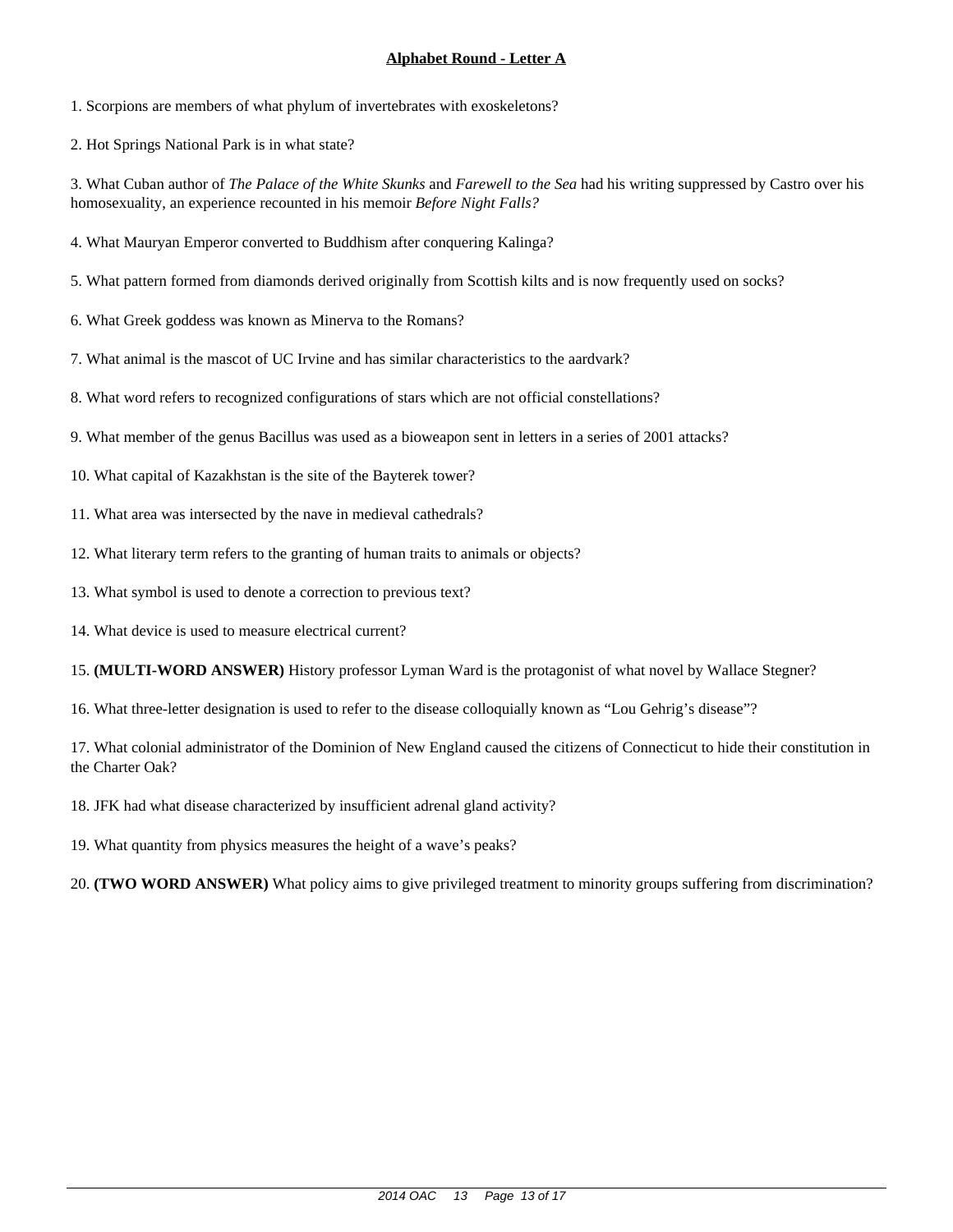1. Scorpions are members of what phylum of invertebrates with exoskeletons?

2. Hot Springs National Park is in what state?

3. What Cuban author of *The Palace of the White Skunks* and *Farewell to the Sea* had his writing suppressed by Castro over his homosexuality, an experience recounted in his memoir *Before Night Falls?*

- 4. What Mauryan Emperor converted to Buddhism after conquering Kalinga?
- 5. What pattern formed from diamonds derived originally from Scottish kilts and is now frequently used on socks?
- 6. What Greek goddess was known as Minerva to the Romans?
- 7. What animal is the mascot of UC Irvine and has similar characteristics to the aardvark?
- 8. What word refers to recognized configurations of stars which are not official constellations?
- 9. What member of the genus Bacillus was used as a bioweapon sent in letters in a series of 2001 attacks?
- 10. What capital of Kazakhstan is the site of the Bayterek tower?
- 11. What area was intersected by the nave in medieval cathedrals?
- 12. What literary term refers to the granting of human traits to animals or objects?
- 13. What symbol is used to denote a correction to previous text?
- 14. What device is used to measure electrical current?
- 15. **(MULTI-WORD ANSWER)** History professor Lyman Ward is the protagonist of what novel by Wallace Stegner?
- 16. What three-letter designation is used to refer to the disease colloquially known as "Lou Gehrig's disease"?

- 18. JFK had what disease characterized by insufficient adrenal gland activity?
- 19. What quantity from physics measures the height of a wave's peaks?
- 20. **(TWO WORD ANSWER)** What policy aims to give privileged treatment to minority groups suffering from discrimination?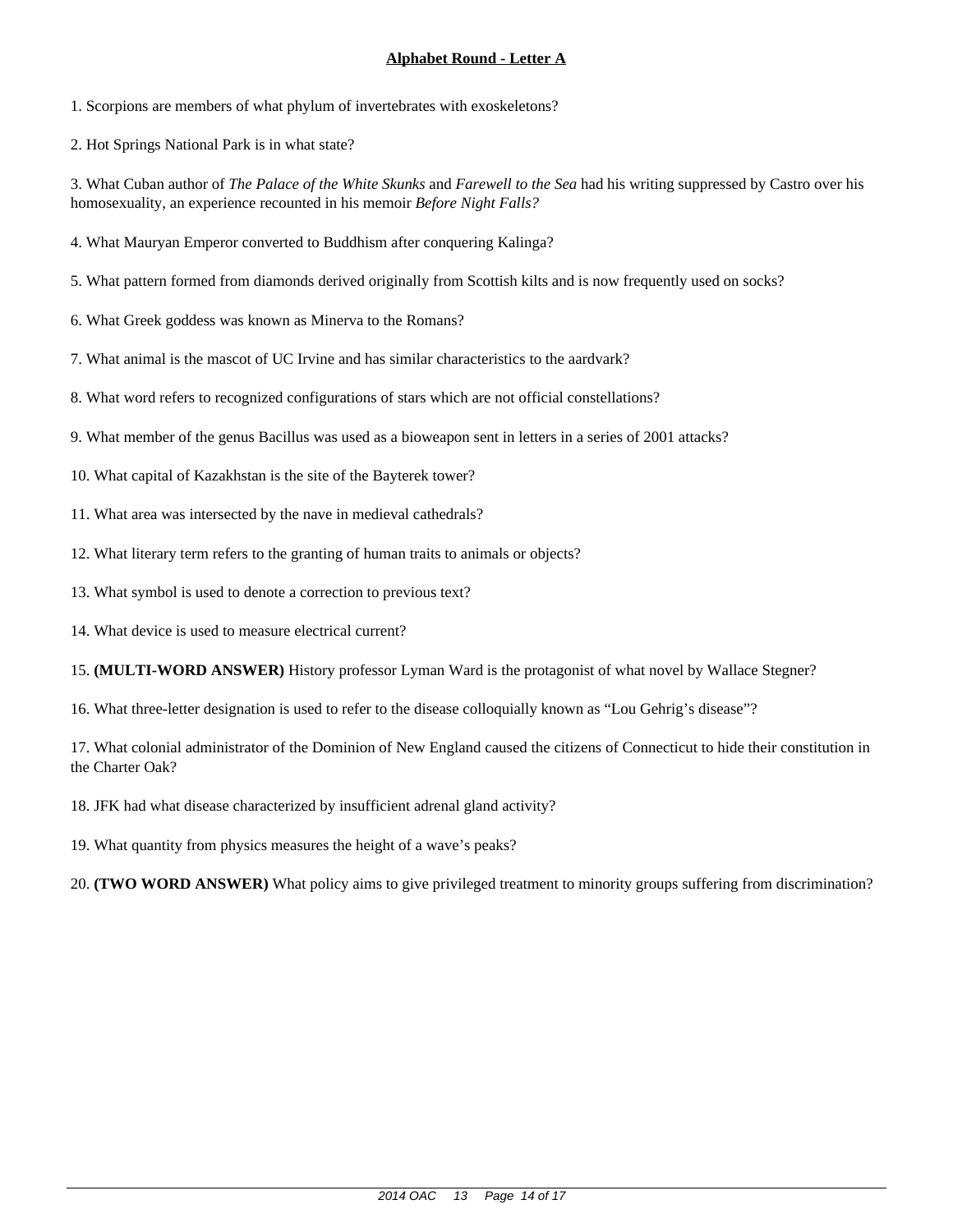1. Scorpions are members of what phylum of invertebrates with exoskeletons?

2. Hot Springs National Park is in what state?

3. What Cuban author of *The Palace of the White Skunks* and *Farewell to the Sea* had his writing suppressed by Castro over his homosexuality, an experience recounted in his memoir *Before Night Falls?*

- 4. What Mauryan Emperor converted to Buddhism after conquering Kalinga?
- 5. What pattern formed from diamonds derived originally from Scottish kilts and is now frequently used on socks?
- 6. What Greek goddess was known as Minerva to the Romans?
- 7. What animal is the mascot of UC Irvine and has similar characteristics to the aardvark?
- 8. What word refers to recognized configurations of stars which are not official constellations?
- 9. What member of the genus Bacillus was used as a bioweapon sent in letters in a series of 2001 attacks?
- 10. What capital of Kazakhstan is the site of the Bayterek tower?
- 11. What area was intersected by the nave in medieval cathedrals?
- 12. What literary term refers to the granting of human traits to animals or objects?
- 13. What symbol is used to denote a correction to previous text?
- 14. What device is used to measure electrical current?
- 15. **(MULTI-WORD ANSWER)** History professor Lyman Ward is the protagonist of what novel by Wallace Stegner?
- 16. What three-letter designation is used to refer to the disease colloquially known as "Lou Gehrig's disease"?

- 18. JFK had what disease characterized by insufficient adrenal gland activity?
- 19. What quantity from physics measures the height of a wave's peaks?
- 20. **(TWO WORD ANSWER)** What policy aims to give privileged treatment to minority groups suffering from discrimination?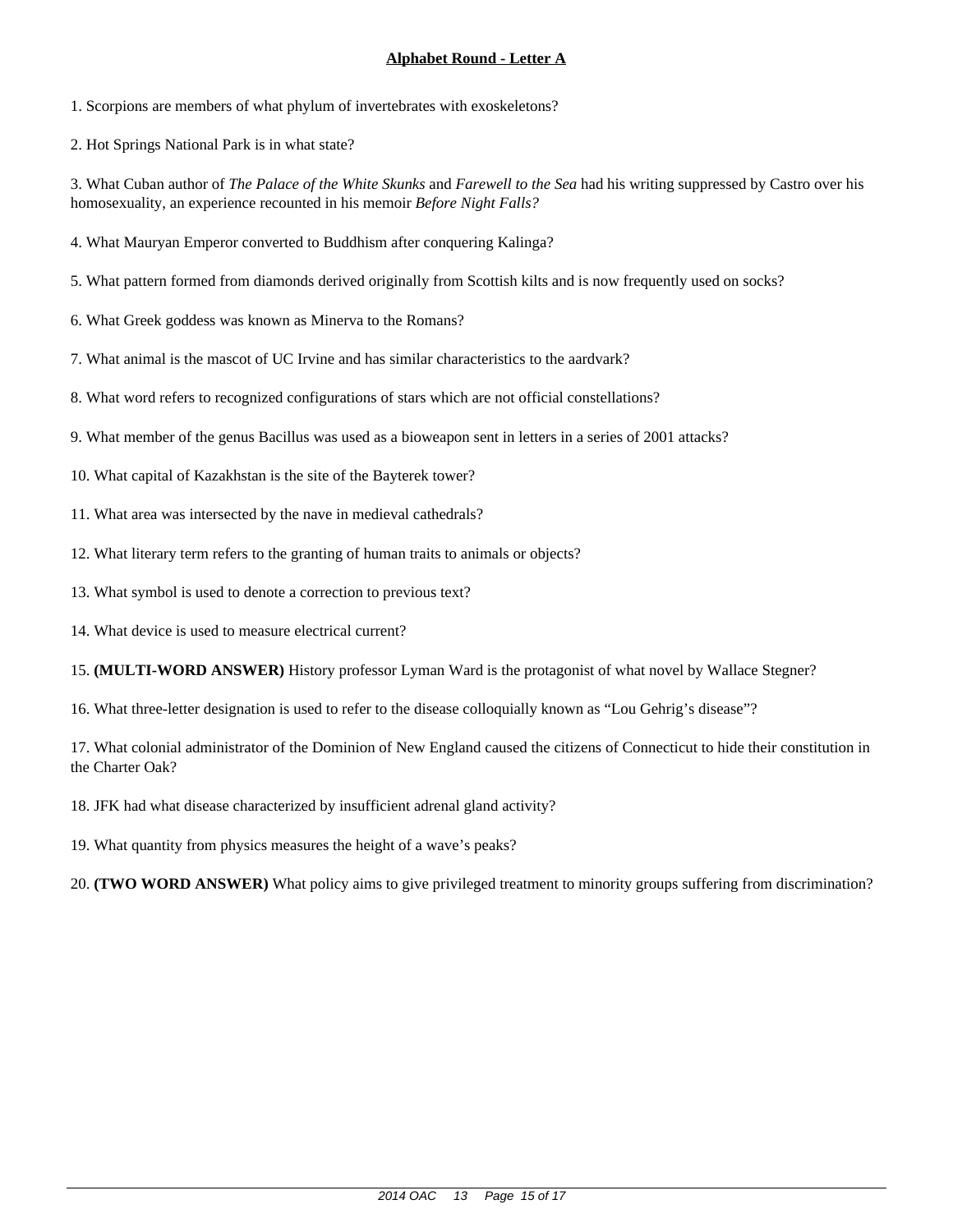| $5.$ $\overline{\phantom{a}}$ |  |
|-------------------------------|--|
| $6.$ $\overline{\phantom{a}}$ |  |
|                               |  |
|                               |  |
|                               |  |
|                               |  |
|                               |  |
|                               |  |
|                               |  |
|                               |  |
| 15.                           |  |
|                               |  |
|                               |  |
|                               |  |
|                               |  |
| 20.                           |  |